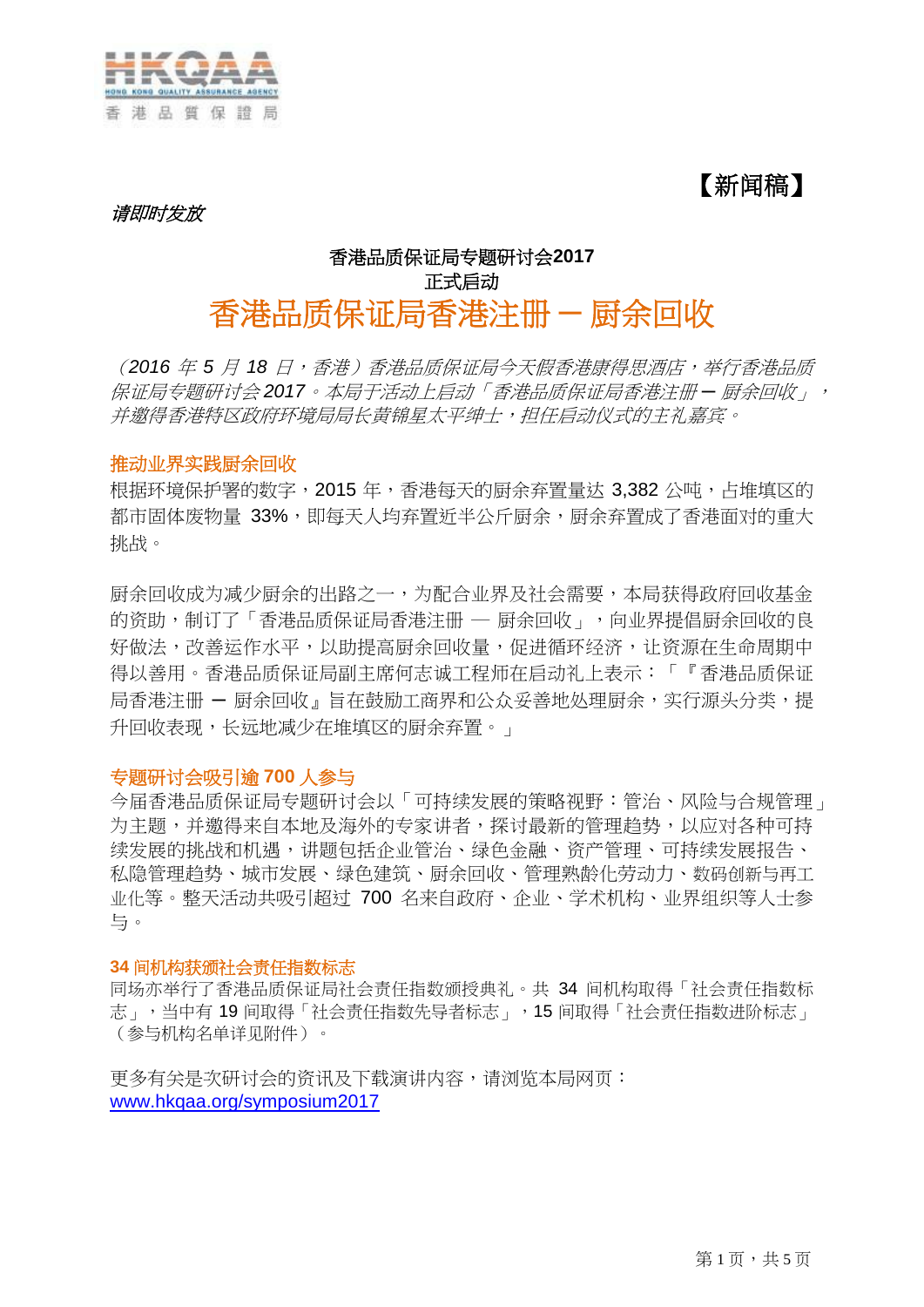



环境局局长黄锦星太平绅士、香港品质保证局副主席何志诚工程师、总裁林宝兴博士及董事局 成员主持「香港品质保证局香港注册 ─ 厨余回收」启动仪式。



香港品质保证局专题研讨会吸引超过 700 人参与。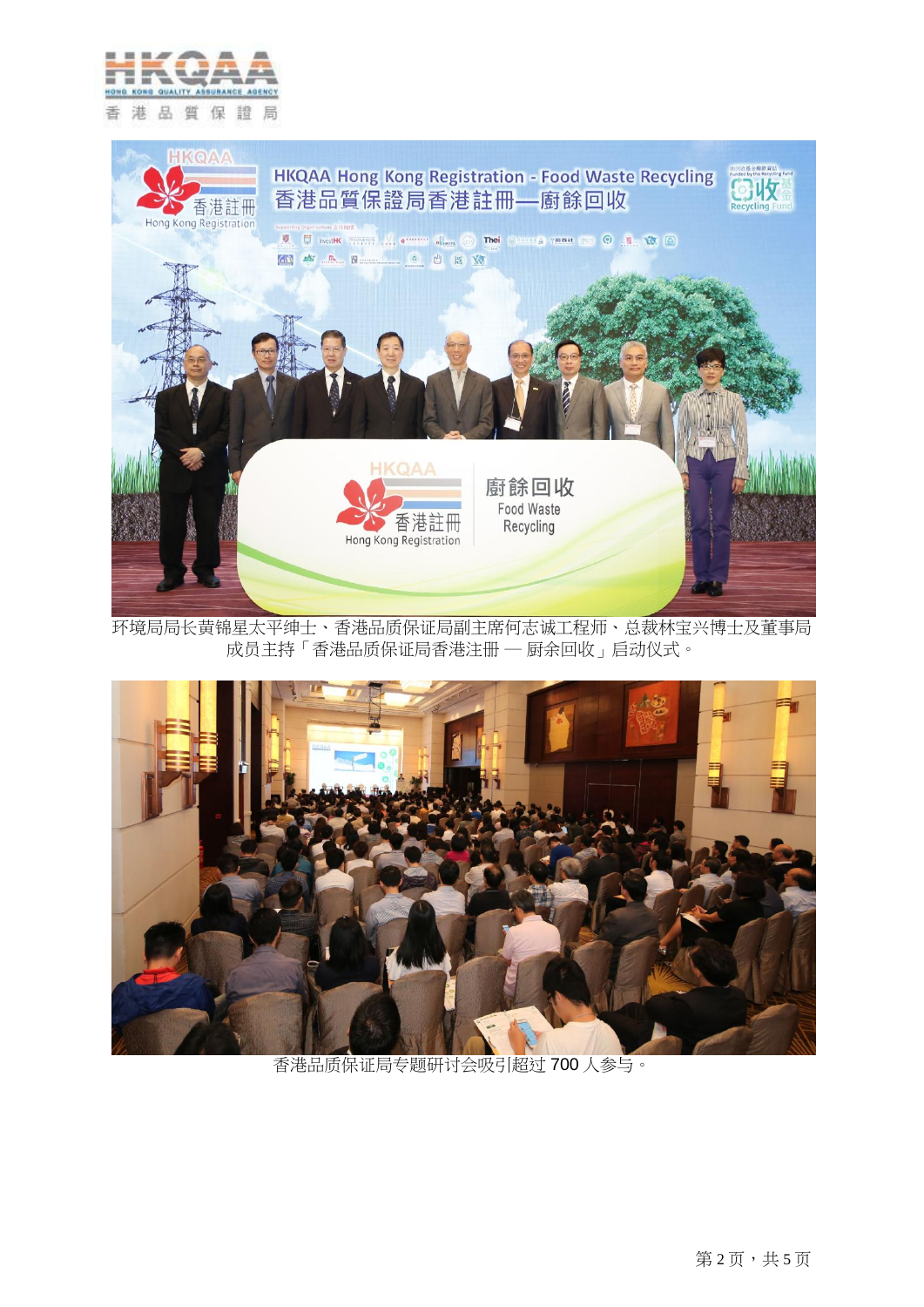



香港品质保证局副主席何志诚工程师(前排左五)及总裁林宝兴博士(前排左六)与一众参与 香港品质保证局社会责任指数机构合照。

- 完 -

# 媒体查询: 香港品质保证局 - 企业传讯组 麦家彦先生、潘咏棠小姐 电话:2202 9569 / 2202 9372 电邮:eastro.mak@hkqaa.org、deanna.poon@hkqaa.org

## 香港品质保证局简介

香港品质保证局为一家非牟利机构,由香港政府于一九八九年成立。作为亚太区内最具领导地 位的合格评定机构之一,香港品质保证局一直致力提供各类认证及评审服务,并透过知识传递 和技术转移,推动工商界和社会机构提升管理水平和竞争力。本局除了引入国际先进的管理体 系外,亦配合市场需求与社会可持续发展,积极创新,开发多元化的崭新服务,协助工商界创 优增值,造福社会。有关本局更多资讯,请浏览[http://www.hkqaa.org](http://www.hkqaa.org/)。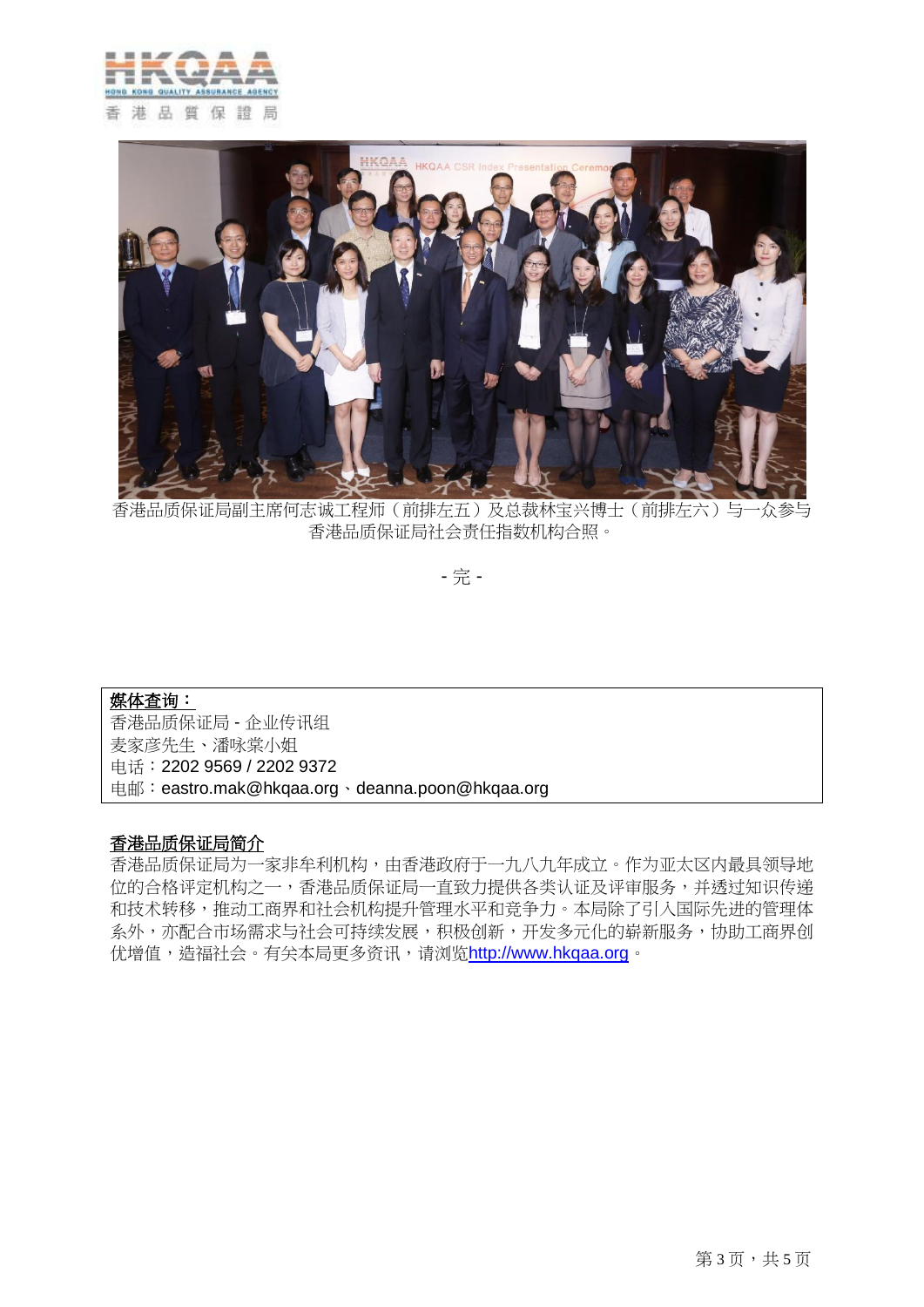

附件

# 香港品质保证局社会责任指数 参与机构名单

(截至 2017 年 5 月 18 日)

| <b>Name of Organisation</b>                                                                                   | 机构名称                         | 指数类别 |
|---------------------------------------------------------------------------------------------------------------|------------------------------|------|
| A.S. Watson Industries                                                                                        | 屈臣氏实业                        | A    |
| <b>Alliance Construction Materials Limited</b>                                                                | 友盟建筑材料有限公司                   | P    |
| <b>ATAL Engineering Group</b>                                                                                 | 安乐工程集团                       | A    |
| Cafe De Coral Holdings Limited                                                                                | 大家乐集团有限公司                    | P    |
| China Everbright International Limited                                                                        | 中国光大国际有限公司                   | P    |
| Chun Lee Engineering Company Limited                                                                          | 进利工程有限公司                     | A    |
| <b>CLP Holdings Limited</b>                                                                                   | 中电控股有限公司                     | P    |
| <b>Crystal Group</b>                                                                                          | 晶苑集团                         | P    |
| <b>Driltech Ground Engineering Limited</b>                                                                    | 钻达地质工程有限公司                   | A    |
| Frieslandcampina (Hong Kong) Limited                                                                          | 菲仕兰(香港)有限公司                  | A    |
| Fuji Xerox (Hong Kong) Limited                                                                                | 富士施乐(香港)有限公司                 | P    |
| <b>GP Batteries International Limited</b>                                                                     | 超霸电池国际有限公司                   | A    |
| Hanison Construction Company Limited                                                                          | 兴胜建筑有限公司                     | A    |
| <b>Hip Hing Engineering Company Limited</b>                                                                   | 协兴工程有限公司                     | A    |
| Hong Kong Trade Development Council                                                                           | 香港贸易发展局                      | A    |
| Housing Department (Development and<br><b>Construction Division)</b>                                          | 房屋署(发展及建筑处)                  | Α    |
| <b>Housing Department (Estate</b><br><b>Management Division)</b>                                              | 房屋署 (屋邨管理处)                  | A    |
| Hsin Chong Group Holdings Limited                                                                             | 新昌集团控股有限公司                   | A    |
| Jumbo Orient Contracting Limited                                                                              | 东淦工程有限公司                     | A    |
| Kai Shing Management Services Limited<br>(International Commerce Centre<br><b>Management Services Office)</b> | 启胜管理服务有限公司(环球贸<br>易广场)       | P    |
| Leo Paper Group (Hong Kong) Limited                                                                           | 利奧纸品集团 (香港) 有限公司             | P    |
| <b>Megastrength Security Services</b><br>Company Limited, a member of<br><b>Henderson Land Group</b>          | 恒基兆业地产集团成员公司 -<br>宏力保安服务有限公司 | P    |
| New World Development Company<br>Limited                                                                      | 新世界发展有限公司                    | P    |
| <b>NWS Holdings Limited</b>                                                                                   | 新创建集团有限公司                    | P    |
| Paul Y. Engineering Group Limited                                                                             | 保华建筑有限公司                     | A    |
| Sa Sa International Holdings Limited                                                                          | 莎莎国际控股有限公司                   | P    |
| Shinryo (Hong Kong) Limited                                                                                   | 新菱工程香港有限公司                   | A    |
| <b>Shinryo Technical Services Limited</b>                                                                     | 新菱技术服务有限公司                   | A    |
| Shui On Building Contractors Limited                                                                          | 瑞安承建有限公司                     | A    |